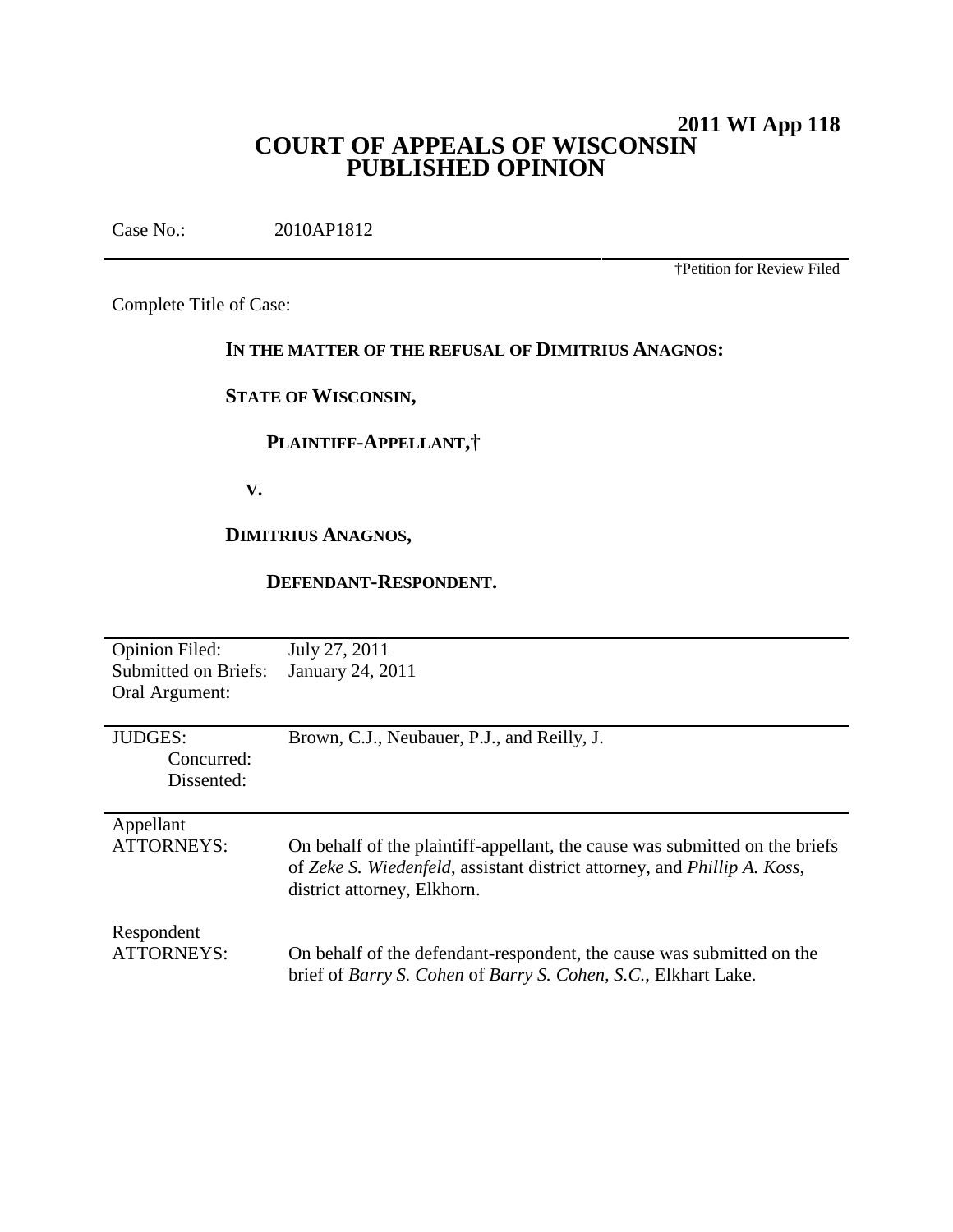# **2011 WI App 118**

# **COURT OF APPEALS DECISION DATED AND FILED**

# **July 27, 2011**

**A. John Voelker Acting Clerk of Court of Appeals**

## **NOTICE**

**This opinion is subject to further editing. If published, the official version will appear in the bound volume of the Official Reports.**

**A party may file with the Supreme Court a petition to review an adverse decision by the Court of Appeals.** *See* **WIS. STAT. § 808.10 and RULE 809.62.**

# **Appeal No. 2010AP1812 STATE OF WISCONSIN IN COURT OF APPEALS**

**Cir. Ct. No. 2010TR334**

## **IN THE MATTER OF THE REFUSAL OF DIMITRIUS ANAGNOS:**

**STATE OF WISCONSIN,**

**PLAINTIFF-APPELLANT,**

**V.**

**DIMITRIUS ANAGNOS,**

**DEFENDANT-RESPONDENT.**

APPEAL from an order of the circuit court for Walworth County: ROBERT J. KENNEDY, Judge. *Affirmed*.

Before Brown, C.J., Neubauer, P.J., and Reilly, J.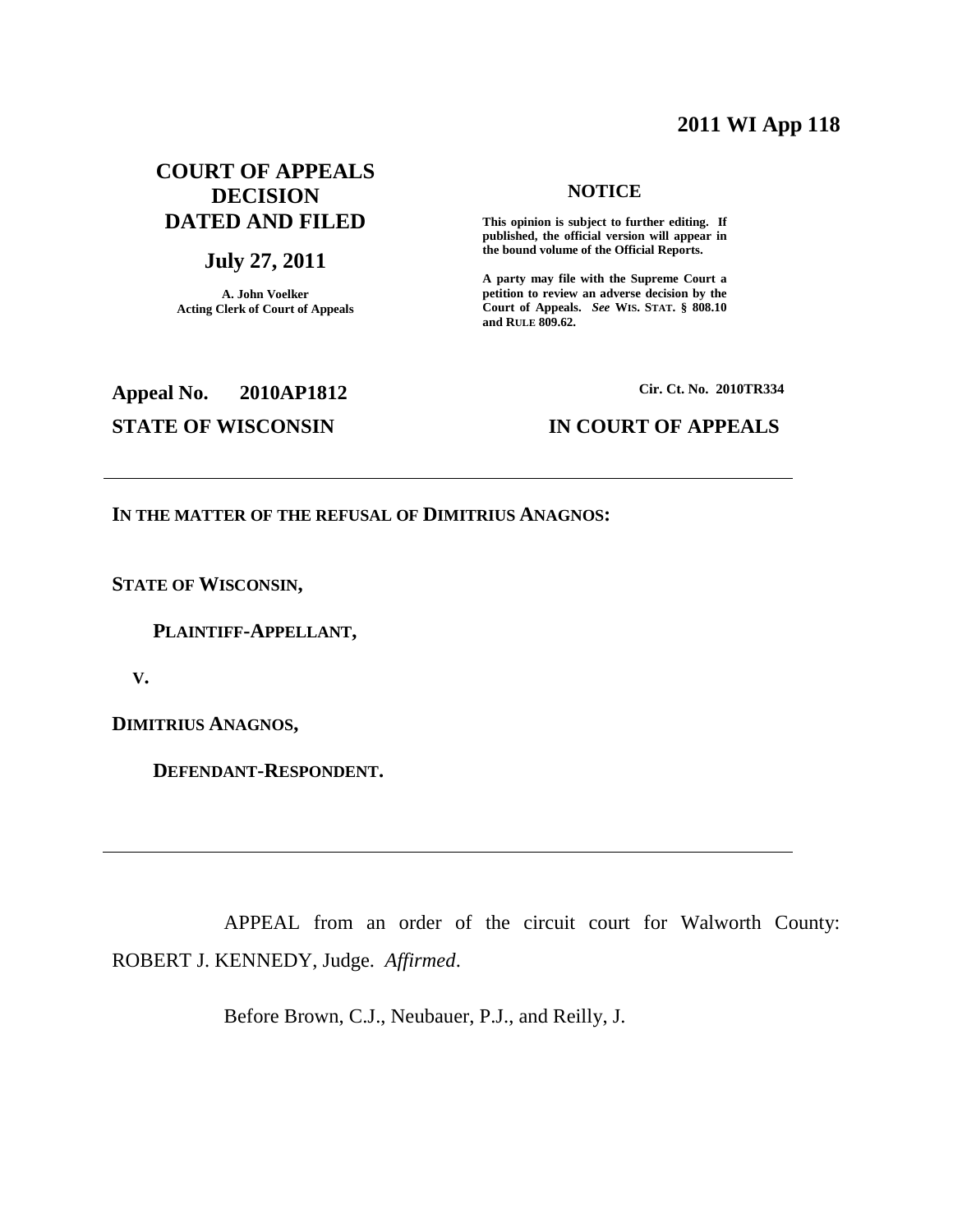**The REILLY, J.**<sup>1</sup> Dimitrius Anagnos refused to take a chemical test after his arrest for operating a motor vehicle while intoxicated (OWI). Anagnos requested a refusal hearing. At the refusal hearing, the circuit court dismissed the State's case, concluding that Anagnos's refusal to take the chemical test was lawful as the deputy did not have reasonable suspicion to stop Anagnos.

¶2 The State appeals and raises two issues. First, it argues that the deputy who arrested Anagnos had probable cause or reasonable suspicion to pull over Anagnos. Second, the State argues that even if the traffic stop was not justified, the circuit court could not inquire into the lawfulness of the stop at a refusal hearing. We disagree with the State on both counts and affirm the circuit court.

## **FACTS**

¶3 In the early morning of January 31, 2010, Walworth County Deputy Sheriff Garth Frami was stopped at a red light in the right-hand turn lane of a highway intersection when he noticed Anagnos's vehicle pull out of a Taco Bell and accelerate at "rapid speed" before stopping in the left-hand turn lane of the same intersection. The Taco Bell that Anagnos pulled out of was behind the deputy and to his left. The deputy thought that Anagnos had made an illegal left-hand turn over the median when he pulled out of the Taco Bell. After Anagnos pulled up to the left-hand turn lane of the intersection, the deputy observed Anagnos make a left turn "at a high rate of speed" and without using a turn signal. Based on this observation, the deputy pulled over Anagnos. Anagnos was subsequently arrested for OWI.

 $1$  This case was originally scheduled to be a one-judge opinion. On the court's own motion, it was converted to a three-judge panel by order of the Chief Judge of the Court of Appeals dated April 19, 2011. *See* WIS. STAT. RULE 809.41(3).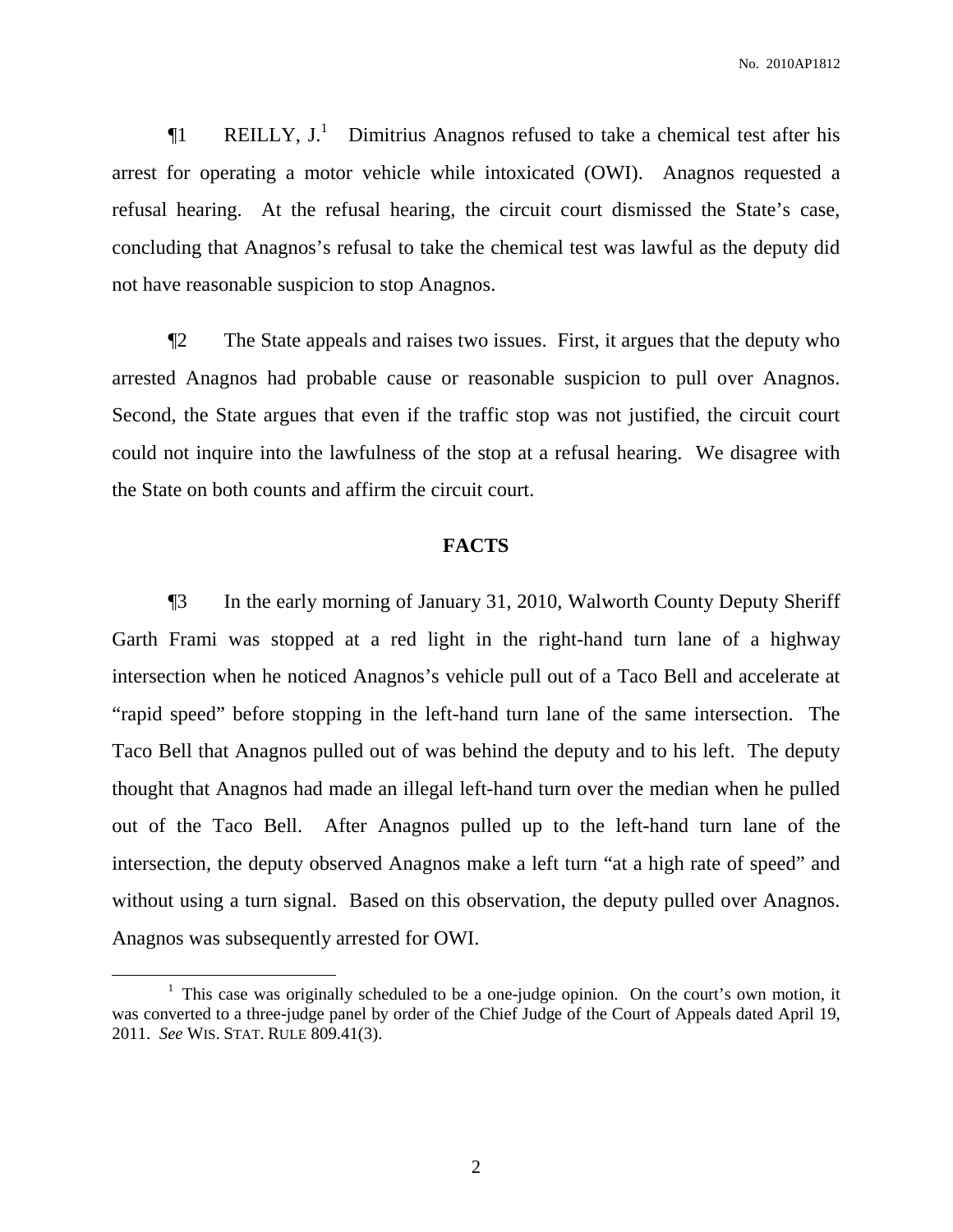No. 2010AP1812

¶4 The deputy read Anagnos the informing the accused form as required by WIS. STAT. § 343.305(4)  $(2009-10)$ ,<sup>2</sup> but Anagnos refused to submit to chemical testing. The State filed a notice of intent to revoke Anagnos's operating privilege. *See* § 343.305(9)(a). Anagnos requested a hearing on the refusal charge. *See*  $§$  343.305(9)(a)4.

¶5 At the outset of the refusal hearing, Anagnos's attorney asked the circuit court to focus exclusively on whether the deputy had reasonable suspicion to pull over Anagnos. The court initially objected on the grounds that the issues to be determined at a refusal hearing do not include reasonable suspicion to conduct a traffic stop. *See* WIS. STAT. § 343.305(9)(a)5. Once into the hearing, however, the court said that it would convert the refusal hearing into a motion to suppress hearing if the State consented. The State initially objected on the grounds that there was nothing to suppress, but eventually consented to a motion to suppress hearing after Anagnos stipulated that the deputy complied with § 343.305(4) and that Anagnos refused the test.

¶6 After the evidentiary hearing, the circuit court found that, as there was no oncoming or following traffic or any pedestrians present when Anagnos turned left without using his signal, he did not violate WIS. STAT. § 346.34(1)(b), which states that a driver must use a turn signal "[i]n the event that any other traffic *may be affected*." (Emphasis added.) The circuit court also concluded that Anagnos did not make an illegal left turn over a median, and that there was no evidence of speeding. The circuit court concluded that the deputy did not have reasonable suspicion to pull over Anagnos, and thus had no probable cause to arrest Anagnos for OWI. The circuit court suppressed all

 $2$  All references to the Wisconsin Statutes are to the 2009-10 version unless otherwise noted.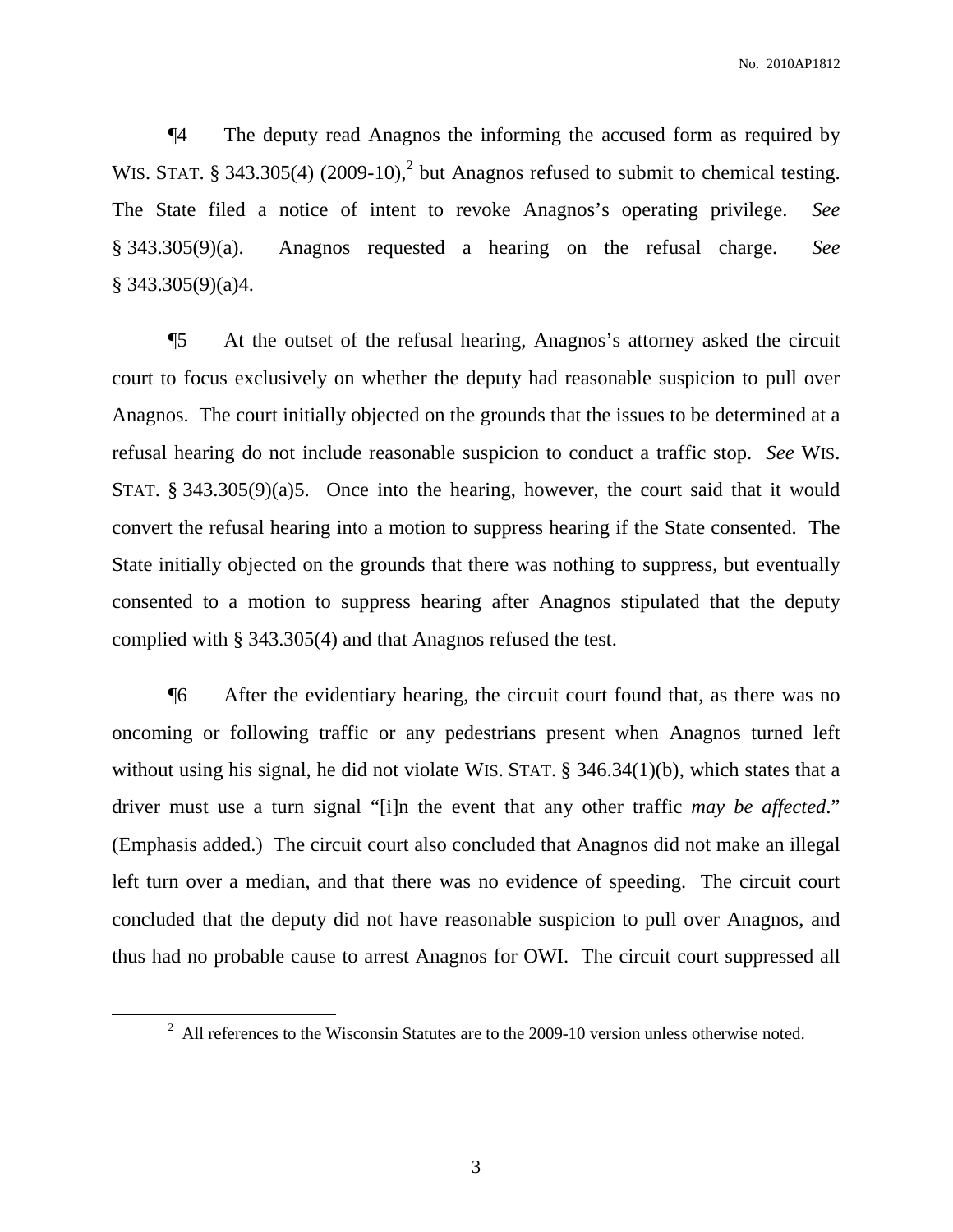evidence obtained as a result of the stop, and found that Anagnos's refusal to submit to a chemical test was reasonable. The State appeals.

## **STANDARD OF REVIEW**

¶7 Whether there is probable cause or reasonable suspicion to conduct a traffic stop is a question of constitutional fact. *State v. Popke*, 2009 WI 37, ¶10, 317 Wis. 2d 118, 765 N.W.2d 569. We apply a two-step standard of review. *State v. Powers*, 2004 WI App 143,  $\%$  6, 275 Wis. 2d 456, 685 N.W.2d 869. First, we review the circuit court's findings of historical fact and uphold them unless they are clearly erroneous. *Id.* Second, we apply de novo review to whether the deputy had reasonable suspicion or probable cause. *Id.*; *State v. Mitchell*, 167 Wis. 2d 672, 684, 482 N.W.2d 364 (1992). A police officer may conduct a traffic stop when he or she has probable cause to believe that a traffic violation has occurred. *Popke*, 317 Wis. 2d 118, ¶13. Probable cause exists when there is a "quantum of evidence" that would lead a reasonable police officer to conclude that a traffic violation occurred. *Id.*, ¶14. Even if no probable cause exists, a police officer may still conduct a traffic stop when, under the totality of the circumstances, he or she has reasonable suspicion that a crime or traffic violation has been or will be committed. *Id.*, ¶23.

¶8 Whether the circuit court was authorized to inquire into the legality of the stop at a refusal hearing requires us to interpret WIS. STAT. § 343.305(9)(a)5. The interpretation of a statute is a question of law that we review de novo. *See WIREdata, Inc. v. Village of Sussex*, 2008 WI 69, ¶45, 310 Wis. 2d 397, 751 N.W.2d 736.

## **DISCUSSION**

# *The Deputy Had Neither Probable Cause nor Reasonable Suspicion to Stop Anagnos*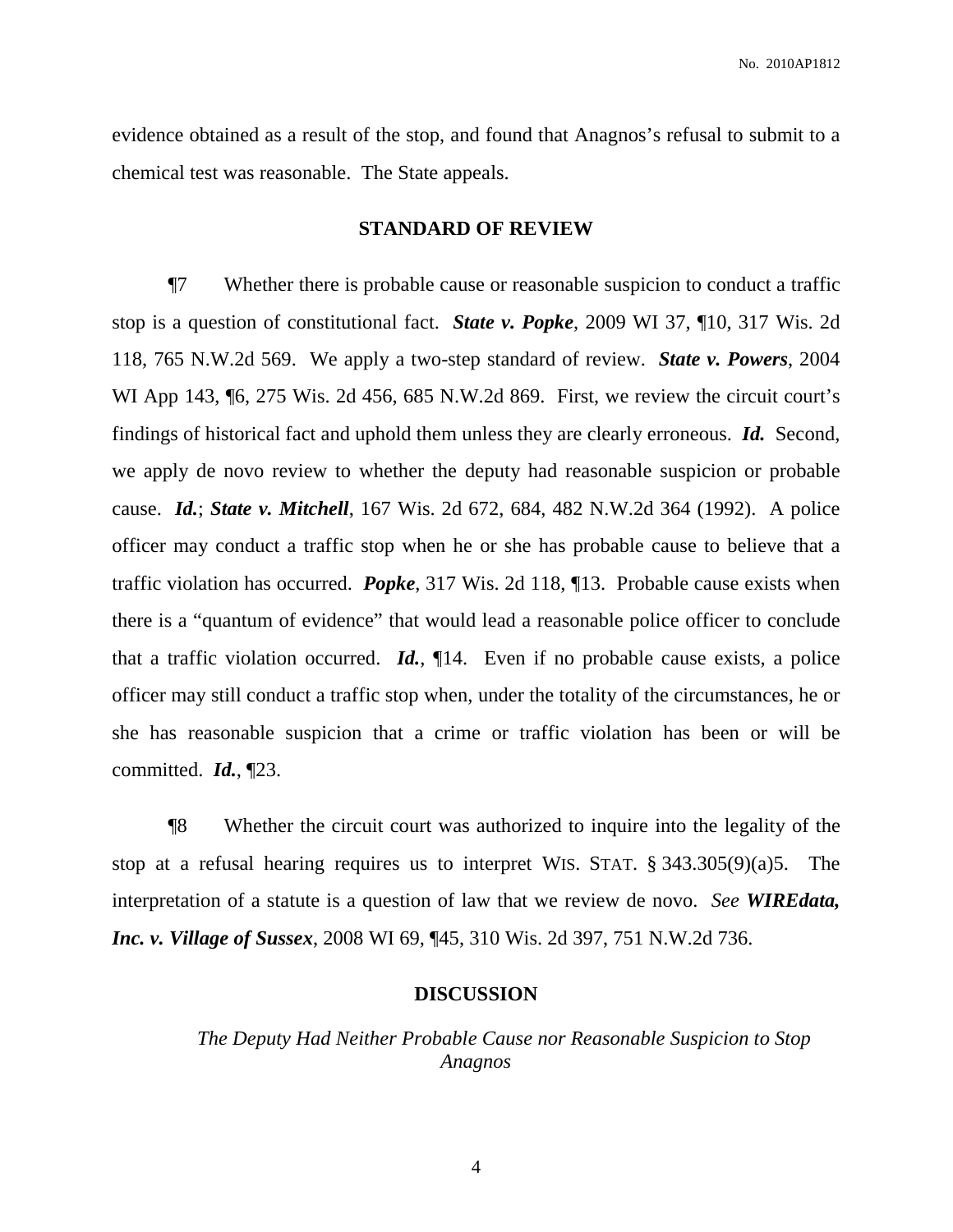$\P9$  WISCONSIN STAT. § 346.34(1)(b) states that a driver must use a turn signal "[i]n the event that any other traffic may be affected." The circuit court found that Anagnos did not violate this statute when he made a left turn without using his signal, as there was no oncoming or following traffic or pedestrians present when he turned. The State counters that the sheer presence of the deputy in the far right-hand turn lane at the time Anagnos turned left is enough evidence that traffic was affected. We disagree. Evidence in the record must support a finding that Anagnos's failure to use a turn signal affected other traffic. *See City of Milwaukee v. Johnston*, 21 Wis. 2d 411, 413, 124 N.W.2d 690 (1963). Given that the deputy was in the far right-hand turn lane, we cannot see how he was affected by Anagnos's failure to use a turn signal in the left lane. Furthermore, there is nothing in the record to indicate that there were any other vehicles on the highway that could have been affected by Anagnos's left turn. We affirm the circuit court's decision that Anagnos did not violate § 346.34(1)(b), and therefore hold that the deputy did not have probable cause to stop Anagnos for a traffic violation. *See State v. Longcore*, 226 Wis. 2d 1, 9, 594 N.W.2d 412 (Ct. App. 1999) (holding that there is no probable cause when an officer makes a stop based on a mistake of law), *aff'd by an equally divided court*, 2000 WI 23, 233 Wis. 2d 278, 607 N.W.2d 620.

¶10 The State also argues that, regardless of whether Anagnos violated WIS. STAT. § 346.34(1)(b), the deputy had reasonable suspicion to conduct a *Terry* stop.<sup>3</sup> A **Terry** stop requires that a law enforcement officer must reasonably conclude, in light of his or her experience, that criminal activity has taken place or is taking place. *Terry v. Ohio*, 392 U.S. 1, 30 (1968); *State v. Richardson*, 156 Wis. 2d 128, 139, 456 N.W.2d 830 (1990). The officer must be able to point to specific and articulable facts that, taken

<sup>3</sup> *Terry v. Ohio*, 392 U.S. 1 (1968).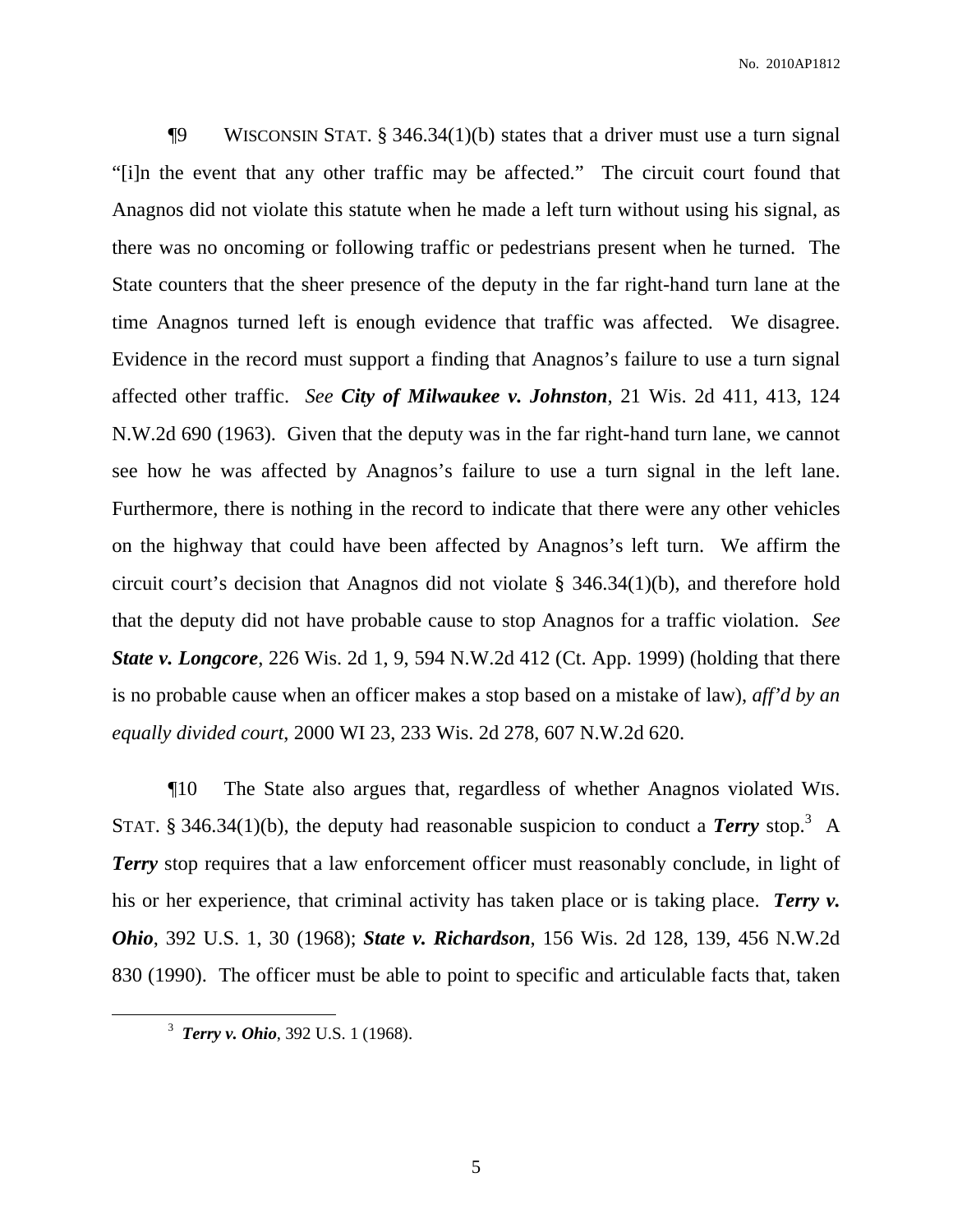No. 2010AP1812

together with rational inference from those facts, objectively warrant a reasonable person with the knowledge and experience of the officer to believe that criminal activity is afoot at the time of the stop. *State v. Rutzinski*, 2001 WI 22, ¶14, 241 Wis. 2d 729, 623 N.W.2d 516. Wisconsin law recognizes that a law enforcement officer may make an investigatory stop based solely on observations of lawful conduct, although such a seizure must be premised on reasonable inferences drawn from the lawful conduct that establish criminal activity is afoot. *State v. Waldner*, 206 Wis. 2d 51, 57, 556 N.W.2d 681 (1996). The determination of reasonableness is a commonsense test based on the totality of the facts and circumstances known to the officer at the time of the stop. *Richardson*, 156 Wis. 2d at 139-40.

¶11 The State argues that the standard for a *Terry* stop was met based on the totality of circumstances: the deputy first observed Anagnos make an apparently illegal turn over a median, "accelerate at a high rate of speed" up to the stop light, and then make a left turn at a highway intersection without using a turn signal. We first address whether Anagnos made an illegal left turn over a median when he pulled out of Taco Bell. WISCONSIN STAT. § 346.15 governs driving on a divided highway. In relevant part, the statute provides that a driver "making a left turn to or from a private driveway … may drive across a paved dividing space or a physical barrier not constructed to impede crossing by vehicular traffic, unless the crossing is prohibited by signs." *Id.* The deputy testified that the median that Anagnos drove over was four to five inches high and was not meant to be driven over. The circuit court found that the deputy was wrong on both counts. First, Anagnos measured the height of the median and determined that it was one-and-one-half to two inches high. The State did not rebut this testimony and conceded that the deputy was incorrect. Furthermore, the circuit court found that there were no signs prohibiting turns over the median. Therefore, the circuit court found that the turn was legal. As the State has not challenged the circuit court's factual conclusions,

6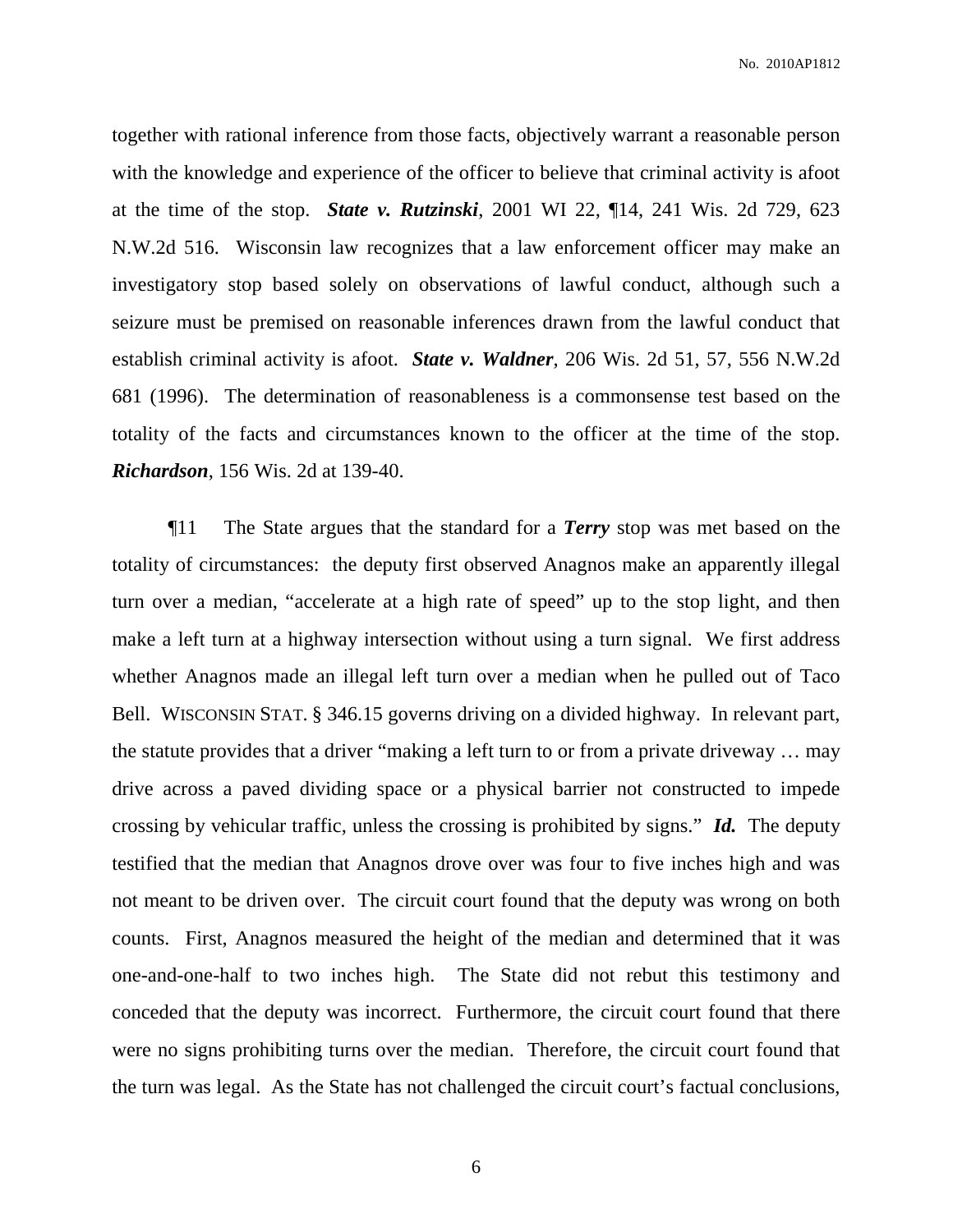we affirm the circuit court's determination that Anagnos did not illegally turn over a median. *See* WIS. STAT. § 805.17(2) ("Findings of fact shall not be set aside unless clearly erroneous ….").

¶12 The deputy testified that after Anagnos turned over the median he drove "at a rapid speed" to the intersection and then, once the light turned green, made his left turn without a signal "at rapid acceleration." The circuit court, however, found that there was no evidence that Anagnos was speeding.

¶13 We have already stated that Anagnos's failure to use his turn signal was not unlawful. Anagnos, therefore, broke no traffic laws: his turn over the median was legal, he did not speed, and his left turn without using his turn signal did not affect other traffic. The circuit court noted that there was no testimony that the deputy suspected Anagnos of driving under the influence, or even why the deputy stopped Anagnos. We conclude that based on the totality of the circumstances, there were no specific and articulable facts to justify a *Terry* stop. The circuit court properly suppressed all the evidence obtained as a result of the stop.

# *The Circuit Court Appropriately Considered the Lawfulness of the Stop at the Refusal Hearing*

¶14 When a circuit court holds a hearing on a defendant's refusal to take a chemical test, the court is limited to considering: (1) "Whether the officer had probable cause to believe the [defendant] was driving or operating a motor vehicle while under the influence of alcohol … and whether the [defendant] was lawfully placed under arrest for [OWI];" (2) whether the officer read the proper information to the defendant; and (3) whether the defendant refused to take the test. WIS. STAT. § 343.305(9)(a)5. The State

7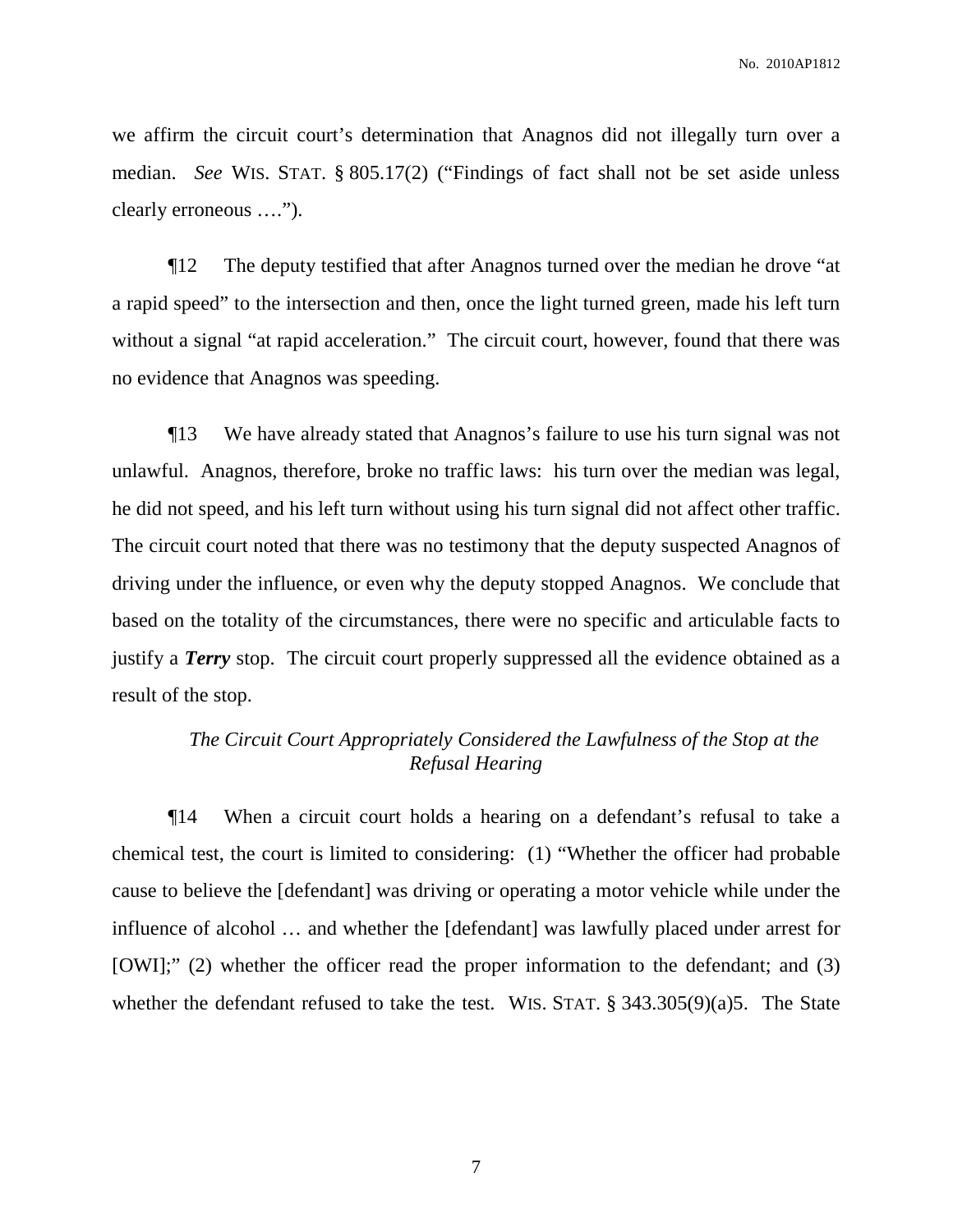No. 2010AP1812

argues that it was improper at the refusal hearing for the circuit court to consider whether the deputy had reasonable suspicion to stop Anagnos.<sup>4</sup> We disagree.

¶15 The refusal hearing statute states that a circuit court may consider "whether the [defendant] was lawfully placed under arrest." WIS. STAT. § 343.305(9)(a)5.a. It was therefore proper for the circuit court to inquire into whether the deputy had reasonable suspicion to stop Anagnos. Without reasonable suspicion or probable cause to pull over Anagnos, the deputy had no authority to require Anagnos to submit to a chemical test. *See Longcore*, 226 Wis. 2d at 6 (evidence obtained as the result of an illegal traffic stop is inadmissible).

¶16 The State argues that the Wisconsin Supreme Court's holding in *State v. Nordness*, 128 Wis. 2d 15, 381 N.W.2d 300 (1986), dictates that a circuit court may not consider the lawfulness of a traffic stop at a refusal hearing. Specifically, the State contends that *Nordness* held that at a refusal hearing a circuit court may inquire into whether there was probable cause for an officer to arrest a defendant for OWI, but that the circuit court may not determine whether there was reasonable suspicion to make the traffic stop in the first instance.

¶17 In *Nordness*, the state patrol officer testified that he saw a vehicle weaving in the roadway and recognized the driver as Nordness, whom the officer had seen on three or four prior occasions. *Id.* at 21. As the driver turned in front of the officer's vehicle, he came about five feet away from the officer. *Id.* Once again, the officer

<sup>&</sup>lt;sup>4</sup> The State consented to the circuit court hearing Anagnos's motion to suppress at the refusal hearing. The State did not, however, stipulate that reasonable suspicion is an issue to be considered at a refusal hearing. We therefore hold that the State did not waive its right to appeal the circuit court's decision to determine the lawfulness of the stop at the refusal hearing.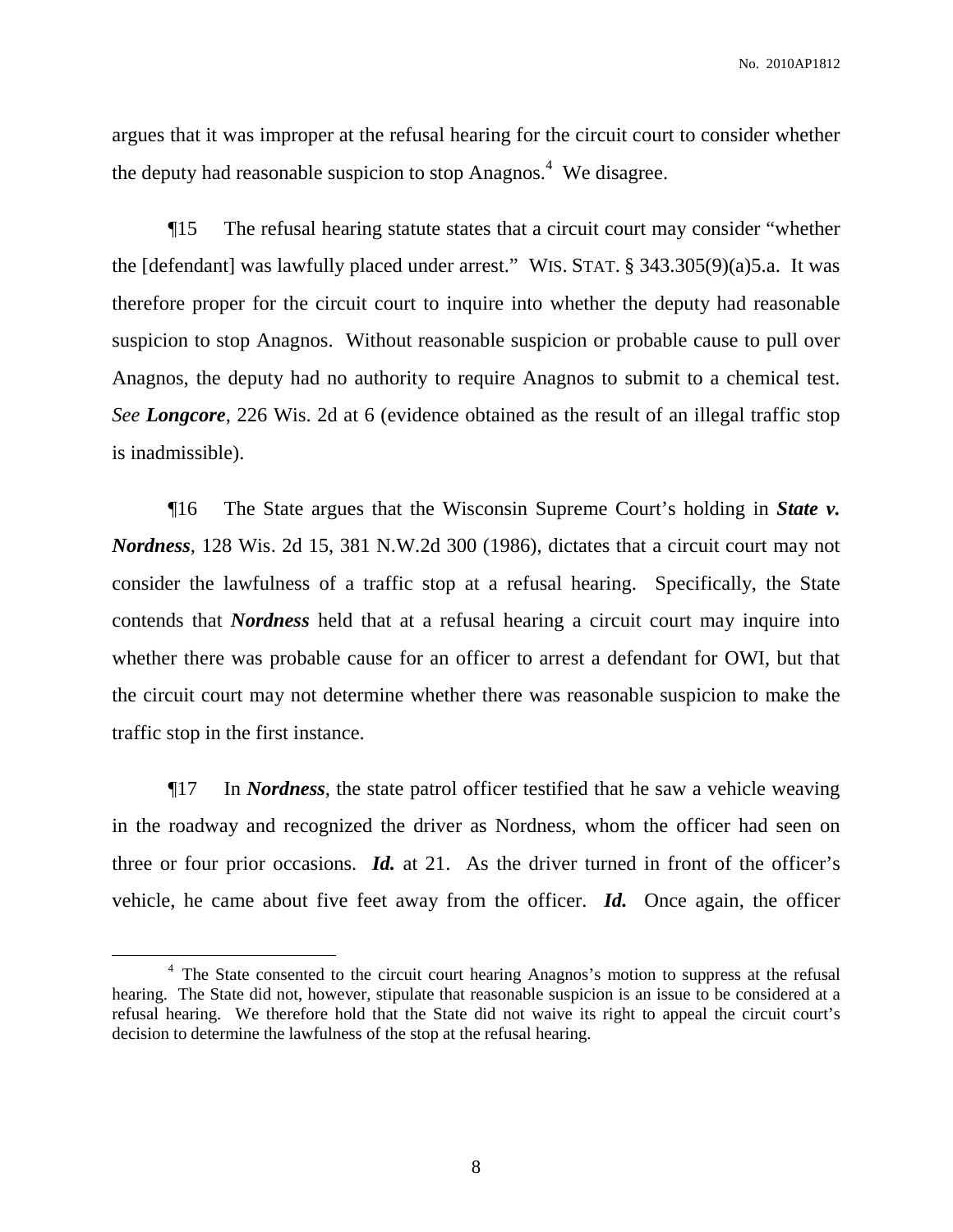recognized Nordness as the driver. *Id.* The officer then turned on his siren and pursued Nordness for about three-tenths of a mile before Nordness turned into a driveway. *Id.* According to the officer, Nordness subsequently got out of his car and began running towards his house. *Id.* The officer—who had his highbeam headlights on and pointed his vehicle's spotlight at the driver—testified that the driver was alone in his vehicle and that the officer yet again recognized the driver as Nordness. *Id.* Later, a woman who lived with Nordness and whom the officer also recognized, came out of the house and claimed to be the driver of the car. *Id.* at 22. When Nordness came out of the house, the officer noticed that Nordness was having trouble with his balance and was slurring his speech. *Id.* After Nordness failed a field sobriety test, he was placed under arrest for OWI. *Id.* Nordness refused to take the chemical test. *Id.*

¶18 At the refusal hearing, Nordness and the woman both testified that the woman was driving the car. *Id.* at 22-23. The circuit court dismissed the refusal charge on the grounds that the State had not proven "to a reasonable certainty" that Nordness was driving the car. *Id.* at 23. The court of appeals reversed, and the supreme court affirmed. *Id.* at 23-24. The supreme court held that because the refusal hearing statute made no mention of the circuit court determining the threshold question of whether the defendant was actually driving the car, the circuit court was not allowed to consider that issue at the refusal hearing. *Id.* at 26-27. The court stated that "[o]nly the determination of probable cause is an issue to be addressed in a [refusal] hearing; the determination of whether a defendant was the actual driver is not an issue [at a refusal hearing], nor is it material to the inquiry of whether probable cause existed." *Id.* at 29. As the court noted, it was not necessary to find that Nordness was the actual driver in order to find that the police officer had probable cause to believe that Nordness was operating a motor vehicle while intoxicated. *Id.* at 28-29.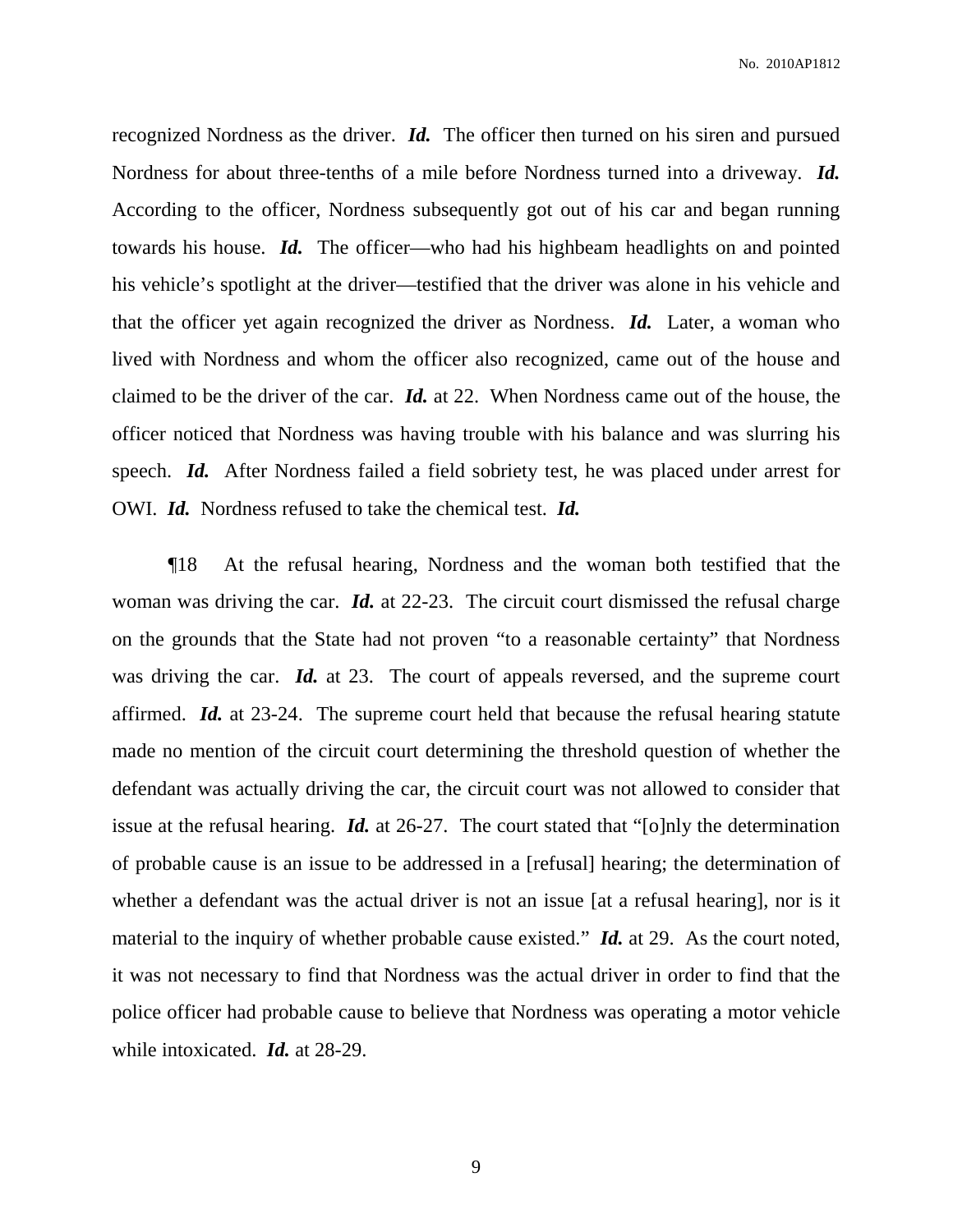¶19 *Nordness* is distinguishable from this case. In *Nordness*, the officer had reasonable suspicion to pull over the vehicle because the officer observed the vehicle weaving in the roadway. Once the vehicle pulled into a driveway, the officer was confronted with a woman who claimed to be driving the vehicle, but whose story was not consistent with the officer's observations. When the officer asked her to get Nordness, the officer recognized Nordness as the driver of the vehicle and also noted that he appeared drunk. Based on these facts, the officer lawfully placed Nordness under arrest.

¶20 In Anagnos's case, the deputy did not have probable cause that Anagnos committed a traffic violation, nor reasonable suspicion that Anagnos was drinking and driving. The deputy's stop of Anagnos was therefore unlawful. Without a legal stop, Anagnos could not lawfully be placed under arrest for OWI. In *Nordness*, the officer had both reasonable suspicion to conduct a traffic stop, and probable cause to arrest Nordness. The arrest of Nordness was legal, regardless of whether he was actually driving the vehicle. *Nordness* does not, therefore, prevent a circuit court from determining the lawfulness of a traffic stop at a refusal hearing. We conclude that whether there was reasonable suspicion or probable cause to make the stop, quite apart from whether there was probable cause to arrest for OWI after the stop was made, is a proper subject at a refusal hearing.

### **CONCLUSION**

¶21 We hold that the deputy did not have probable cause or reasonable suspicion to conduct a traffic stop, and thus Anagnos was not lawfully placed under arrest for OWI. As WIS. STAT. § 343.305(9)(a)5.a. states that a circuit court conducting a refusal hearing may consider "whether the [defendant] was lawfully placed under arrest," the circuit court appropriately inquired into whether the deputy lawfully stopped

10